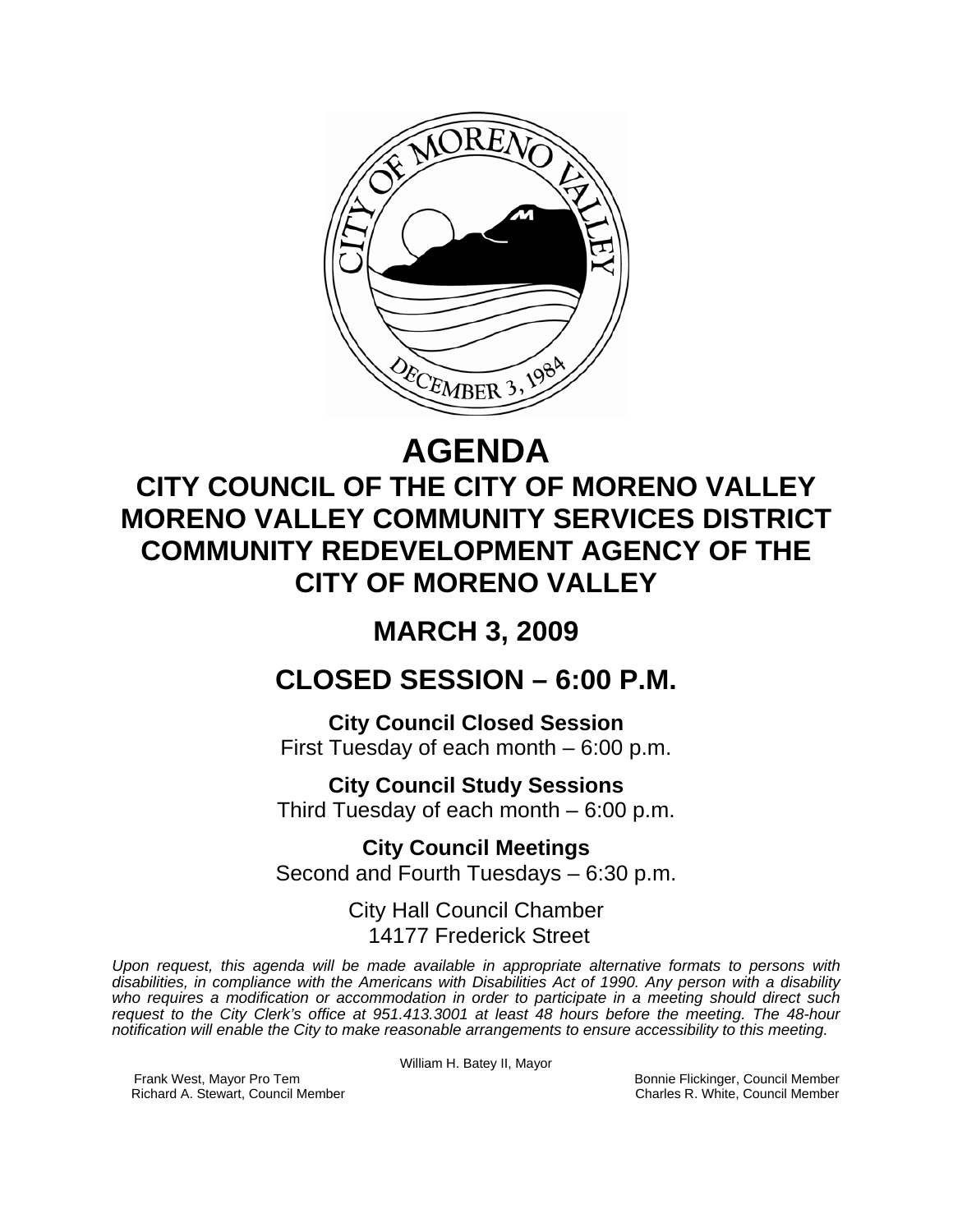#### **AGENDA MORENO VALLEY CITY COUNCIL MORENO VALLEY COMMUNITY SERVICES DISTRICT COMMUNITY REDEVELOPMENT AGENCY OF THE CITY OF MORENO VALLEY CLOSED SESSION – 6:00 P.M. MARCH 3, 2009**

#### **CALL TO ORDER**

#### **ROLL CALL**

#### **PUBLIC COMMENTS ON MATTERS UNDER THE JURISDICTION OF THE CITY COUNCIL**

There is a three-minute time limit per person. Please complete and submit a BLUE speaker slip to the City Clerk. All remarks and questions shall be addressed to the presiding officer or to the City Council and not to any individual Council member, staff member or other person.

#### **CLOSED SESSION**

A Closed Session of the City Council of the City of Moreno Valley will be held in the City Manager's Conference Room, Second Floor, City Hall. The City Council will meet in Closed Session to confer with its legal counsel regarding the following matter(s) and any additional matter(s) publicly and orally announced by the City Attorney in the Council Chamber at the time of convening the Closed Session. The Closed Session will be held pursuant to Government Code:

1) SECTION 54956.9(a) – CONFERENCE WITH LEGAL COUNSEL – EXISTING **LITIGATION** 

| a)           | Case:<br>Court:<br>Case No.: | Fitch v. City of Moreno Valley<br><b>Riverside Superior Court</b><br>RIC414978          |
|--------------|------------------------------|-----------------------------------------------------------------------------------------|
| b)           | Case:<br>Court:<br>Case No.: | Teague & Perez v. City of Moreno Valley<br><b>Riverside Superior Court</b><br>RIC472690 |
| $\mathsf{C}$ | Case:<br>Court:<br>Case No.: | RADOS v. City of Moreno Valley<br><b>Riverside Superior Court</b><br>RIC425323          |
| d)           | Case:<br>Court:              | ENCO Utility Services v. City of Moreno Valley<br><b>Riverside Superior Court</b>       |

Case No.: RIC478023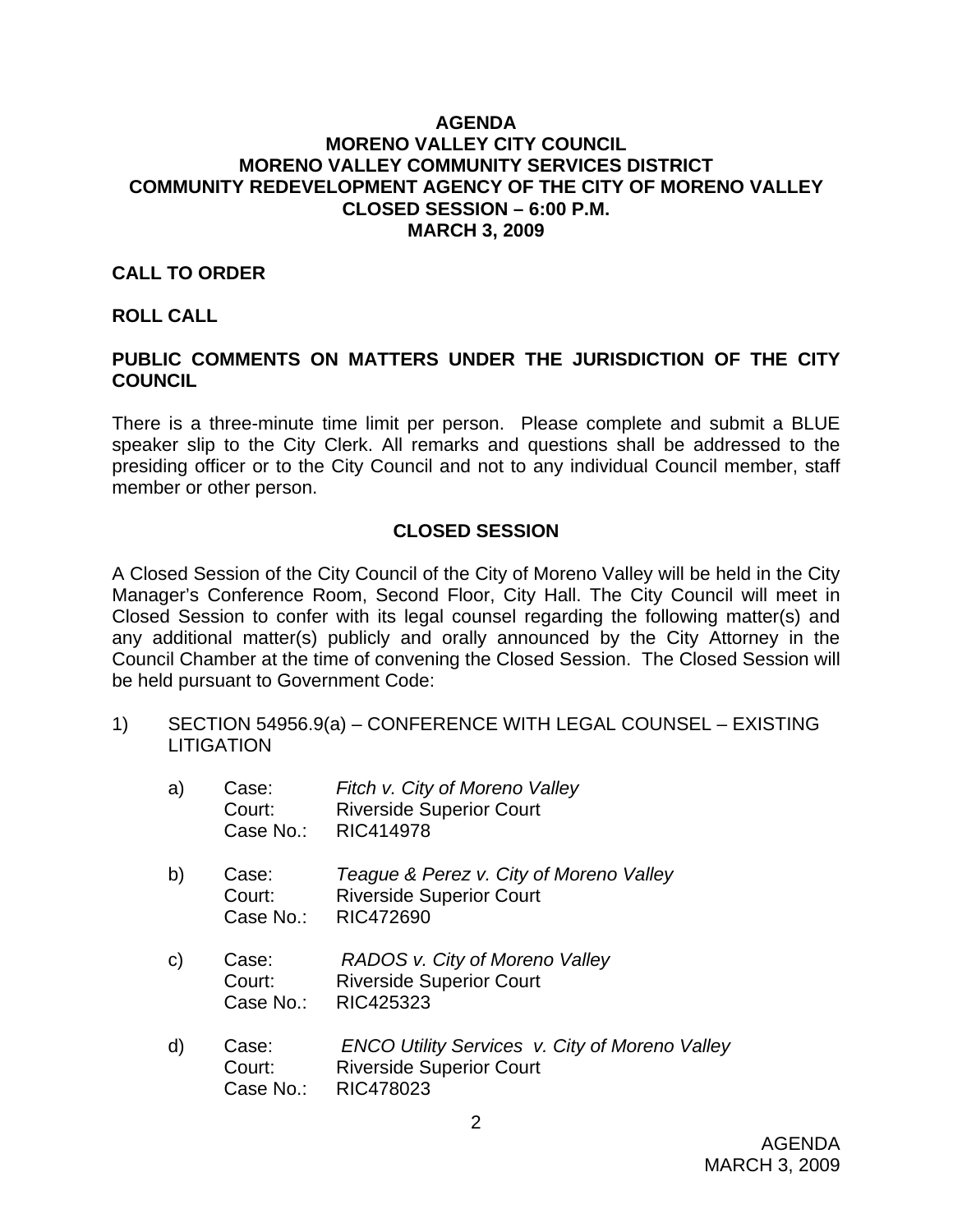- e) Case: *Monaco v. City of Moreno Valley*  Court: Riverside Superior Court Case No.: RIC428221 f) Case: *City of Moreno Valley et al.*  Court: Riverside Superior Court Case No.: RIC476473 g) Case: *Community Asset Management/Country Squire Mobile Estates v. City of Moreno Valley*  Court: Riverside Superior Court Case No.: RIC465600 h) Case: *Tovey/Schultz Construction, Inc.*  Court: Riverside Superior Court Case No.: RIC500198
- i) Case: *Webb v. City of Moreno Valley* Court: Riverside Superior Court Case No.: RIC490153
- j) Case: *Rocha v. City of Moreno Valley*  Court: Riverside Superior Court Case No.: RIC501395
- k) Case: *Brooks v. City of Moreno Valley* Court: Riverside Superior Court Case No.: RIC510225
- l) Case: *Palm Canyon Contractors v. City of Moreno Valley* Court: Riverside Superior Court Case No.: RIC517629
- 2) SECTION 54956.9(b)(1) CONFERENCE WITH LEGAL COUNSEL SIGNIFICANT EXPOSURE TO LITIGATION Number of Cases: 2
- 3) SECTION 54956.9(c) CONFERENCE WITH LEGAL COUNSEL INITIATION OF LITIGATION Number of Cases: 2
- 4) SECTION 54956.8 CONFERENCE WITH REAL PROPERTY NEGOTIATOR
	- a) Property: Owner: